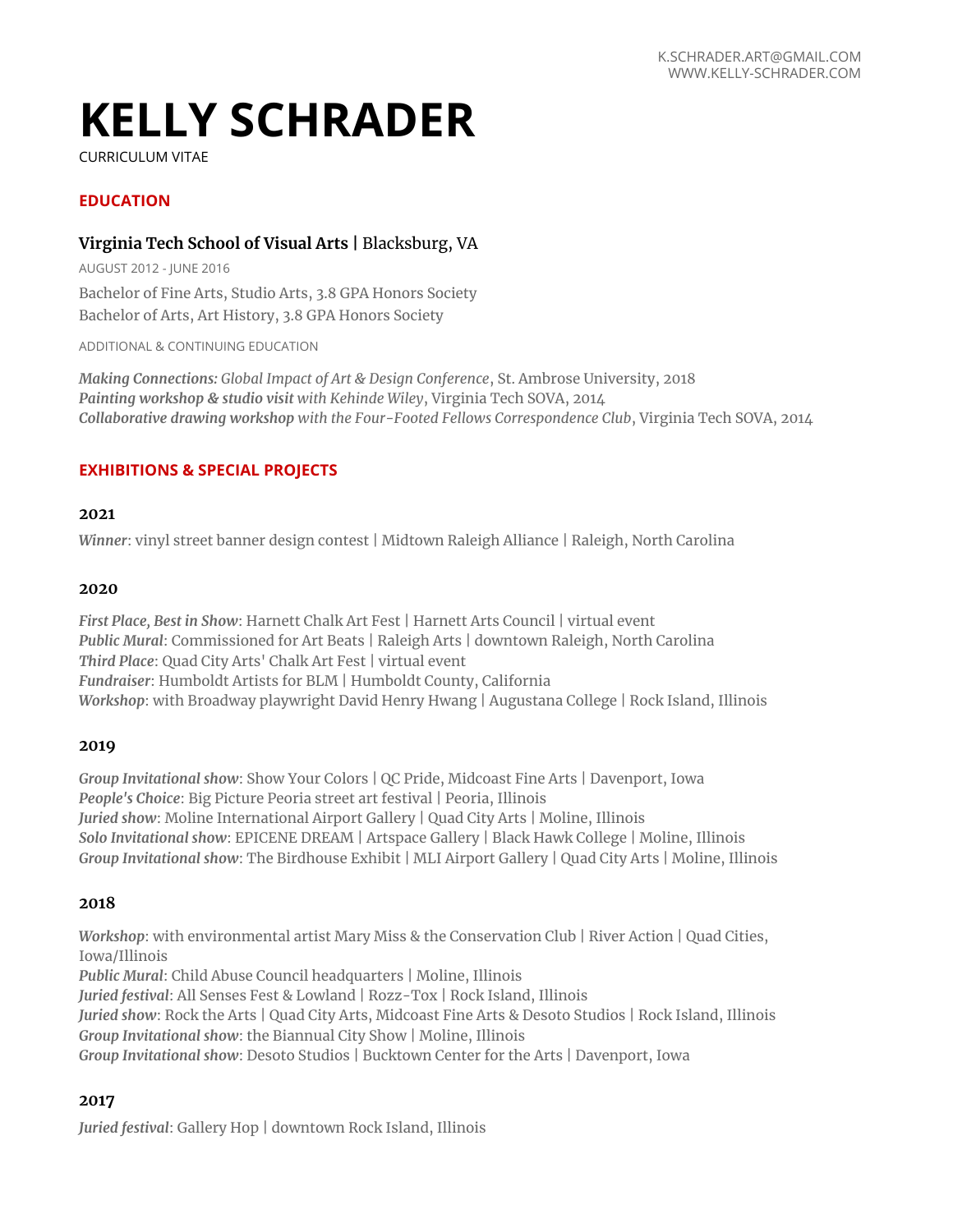*Solo Invitational show*: SLICE | Star Dog gallery | Davenport, Iowa *Solo Juried show*: CARVE | Gallery West at the Artery | Rock Island, Illinois *Juried festival*: All Senses Fest & Lowland | Rozz-Tox | Rock Island, Illinois *Juried festival*: Ya Maka My Weekend reggae fest | the District | Rock Island, Illinois *Collaborative event*: the Abandoned Art Project | East Coast, U.S.A.

## **2016**

*Invitational festival*: selected for screening at Progeny Film Festival, Student Films category | the Lyric Theatre | Blacksburg, Virginia

*Solo Invitational show*: SEE//SELF | the Walker Fine Arts Center at Patrick Henry Community College | Martinsville, Virginia

*Makerspace*: Co-founded the Museum of the Shenandoah Valley Makerspace | Winchester, Virginia

# **2013-2016**

UNDERGRADUATE CAREER

*Thesis show*: DIG | the Armory Gallery | Blacksburg, Virginia *Group Invitational show*: SOVA | P. Buckley Moss Center for the Arts | Blacksburg, Virginia | 2016 *Juried show*: SMACK | pop-up gallery | Blacksburg, Virginia | 2016 *Installation*: SEANCE group performance & installation | XYZ Gallery | Blacksburg, Virginia | 2016 *Installation & Performance*: PROCESSION | the Armory Gallery | Blacksburg, Virginia | 2016 *Interactive Installation*: the Invisible Piano, multi-channel interactive video installation | SEAMUS Conference | Blacksburg, Virginia | 2015 *Installation*: Budd's Trailer | the Armory Gallery, main floor | Blacksburg, Virginia | 2015 *Juried show*: the Winter Show, student-led group show | XYZ Gallery | Blacksburg, Virginia | 2015 *Installation & Performance*: DAEVA for NPR Tiny Desk, submission video | Blacksburg, Virginia | 2015 *Didactic research*: To Market We Go, in conjunction with dr. kevin concannon | the Armory Gallery | Blacksburg, Virginia | 2014 *Group Invitational show*: Do You Love Me? Poetry and Art in Conversation, inaugural show | XYZ Gallery | Blacksburg, Virginia | 2014 *Collaborative event*: the Amy Poehler Project | Blacksburg, Virginia | 2014 *Installation*: the Dome Project | outdoor interactive installation | Blacksburg, Virginia | 2013

# **LECTURES, WORKSHOPS, RESIDENCIES**

*Artspace:* Teaching Artist | Raleigh, North Carolina | 2021 *Black Hawk College:* Artist Talk for EPICENE DREAM | Moline Illinois | 2019 *QC Co-Lab*: Resident Artist | Davenport, Iowa | 2018-2019 *Girl Scouts of America*: Summer Art Camps activity leader | Rock Island, Illinois | 2018 *Mary Miss*: Environmental art workshop with River Action | Quad Cities, Iowa/Illinois | 2018 *Handicapped Development Center*: Visiting Artist resident teacher | Davenport, Iowa | 2018 *DeSoto Studios*: Resident Artist | Rock Island, Illinois | 2017-2018 *The Current Iowa & Marriott Autograph Collection hotels*: all-staff lecture series on art collection | 2017 *Museum of the Shenandoah Valley*: Makerspace instructor, all ages | Winchester, Virginia | 2016 *Walker Fine Arts Center*: Artist Talk for SEE//SELF | Martinsville, Virginia | 2016 *Virginia Museum of Fine Arts*: Personal Mythologies and their Publics, research symposium with Dr. Robert Hobbs | Richmond Virginia | 2015

## **PUBLICATIONS, PRESS, AWARDS**

*Lurch Magazine*: BUNNY Inaugural Issue | 2021 *Winner*: Midtown Raleigh Alliance street banner design contest | 2021 *Best in Show*: Harnett Arts Council Chalk Festival | 2020